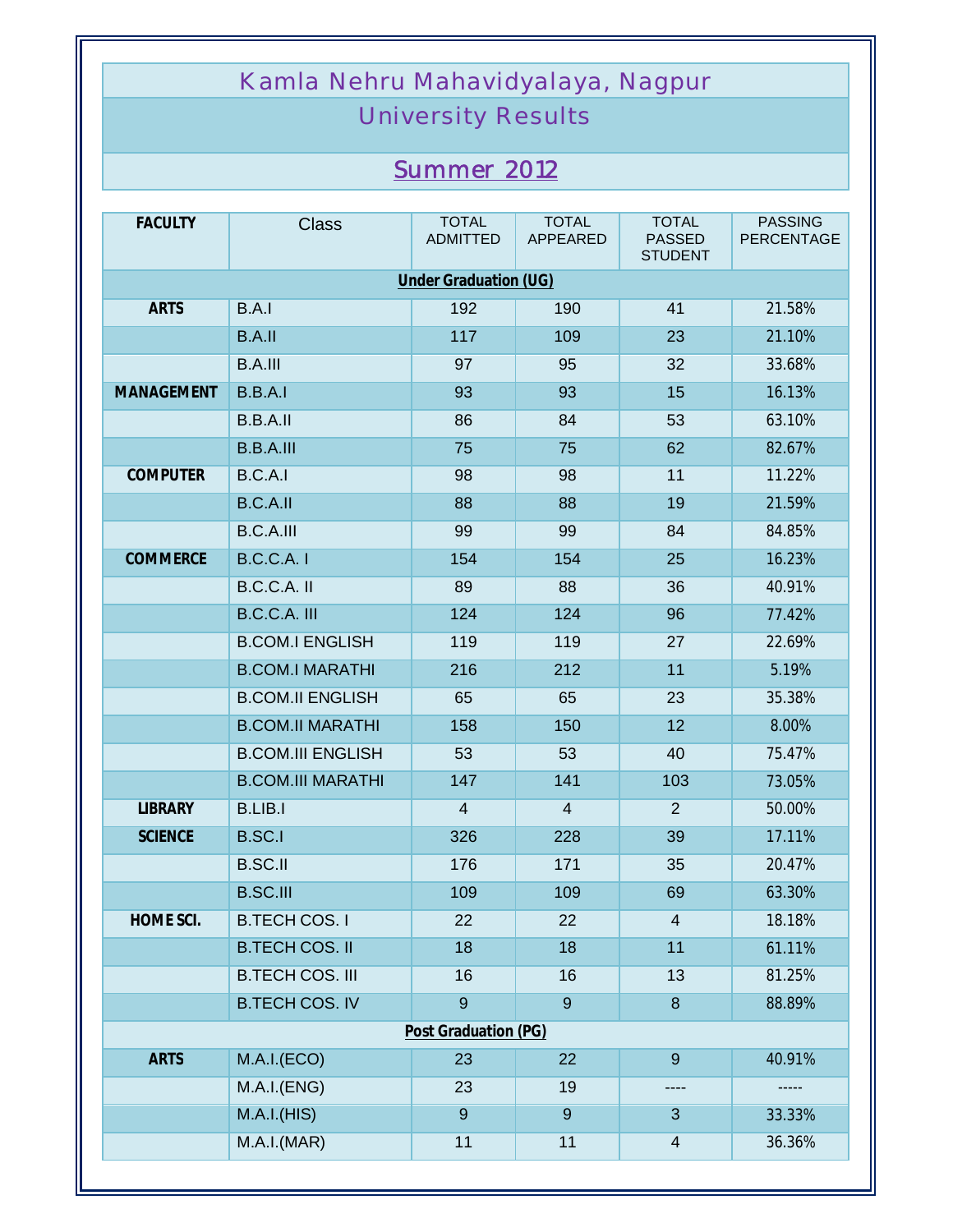|                 | M.A.I.(POL.SCI)        | $\overline{2}$ | $\overline{2}$ | $\mathbf{1}$             | 50.00%  |
|-----------------|------------------------|----------------|----------------|--------------------------|---------|
|                 | M.A.I.(SOC)            | 27             | 26             | 12                       | 46.15%  |
|                 | M.A.II.(ECO)           | 20             | 20             | 15                       | 75.00%  |
|                 | M.A.II.(ENG)           | 23             | 21             | 5                        | 23.81%  |
|                 | M.A.I.I.(HIS)          | $\overline{7}$ | $\overline{7}$ | $5\phantom{.}$           | 71.43%  |
|                 | M.A.I.I.(MAR)          | 6              | 6              |                          | -----   |
|                 | M.A.II.(POL.SCI)       | $\overline{4}$ | $\overline{4}$ | $\overline{4}$           | 100.00% |
|                 | M.A.II.(SOC)           | 25             | 25             | 8                        | 32.00%  |
| <b>COMMERCE</b> | <b>M.COMI</b>          | 110            | 108            | 14                       | 12.96%  |
|                 | <b>M.COM II</b>        | 36             | 35             | 20                       | 57.14%  |
| <b>LIBRARY</b>  | M.LIB.I                | $\overline{7}$ | $\overline{7}$ | 2                        | 28.57%  |
|                 | M.LIB.II               | 13             | 13             | 11                       | 84.62%  |
| <b>SCIENCE</b>  | M.Sc I COMP. SCI       | 21             | 21             | 12                       | 57.14%  |
|                 | M.Sc II COMP. SCI      | 19             | 19             | 11                       | 57.89%  |
|                 | M.SC.I (BOT)           | $5\phantom{.}$ | $5\phantom{.}$ | 3                        | 60.00%  |
|                 | M.SC.I (CHE)           | 15             | 15             | 3                        | 20.00%  |
|                 | M.SC.I (ELE))          | $6\phantom{1}$ | $6\phantom{1}$ | $\mathbf{1}$             | 16.67%  |
|                 | M.SC.I (MICRO)         | 16             | 16             | $\,6\,$                  | 37.50%  |
|                 | M.SC.I (PHY)           | 22             | 22             | $\overline{7}$           | 31.82%  |
|                 | M.SC.I BIO CHEM        | $\mathbf{1}$   | $\mathbf{1}$   | $\mathbf{1}$             | 100.00% |
|                 | <b>M.SC.I BIOTECH</b>  | $\overline{2}$ | $\overline{2}$ | $\mathbf{1}$             | 50.00%  |
|                 | <b>M.SC.I ENV SCI</b>  | 6              | $6\phantom{1}$ | 5                        | 83.33%  |
|                 | <b>M.SC.I MATHS</b>    | 22             | 21             | $\overline{2}$           | 9.52%   |
|                 | <b>M.SC.I ZOO</b>      | 11             | 10             | $\overline{\mathcal{A}}$ | 40.00%  |
|                 | M.SC.II (BOT)          | 13             | 13             | $\mathbf{3}$             | 23.08%  |
|                 | M.SC.II (CHE)          | 12             | 12             | $\overline{4}$           | 33.33%  |
|                 | M.SC.II (ELE))         | $6\phantom{1}$ | $6\phantom{1}$ | $5\phantom{.}$           | 83.33%  |
|                 | M.SC.II (MICRO)        | 19             | 19             | 15                       | 78.95%  |
|                 | M.SC.II (PHY)          | 10             | 10             | 2 <sup>1</sup>           | 20.00%  |
|                 | M.SC.II BIO CHEM       | $\overline{4}$ | $\overline{4}$ | 3                        | 75.00%  |
|                 | <b>M.SC.II BIOTECH</b> | 17             | 17             | 17                       | 100.00% |
|                 | <b>M.SC.II ENV SCI</b> | 5              | 5              | $\overline{4}$           | 80.00%  |
|                 | <b>M.SC.II MATHS</b>   | 3              | 3              | 2                        | 66.67%  |
|                 | M.SC.II ZOO            | 6              | $6\phantom{1}$ | $\overline{5}$           | 83.33%  |
| HOME SCI.       | M.TECH I (COSM.)       | 11             | 10             | $\overline{4}$           | 40.00%  |
|                 | M.TECH II(COSM.)       | 12             | 12             | 12                       | 100.00% |
| MANAGEMENT      | <b>MBAI</b>            | 50             | 50             | 23                       | 46.00%  |
|                 | <b>MBA II</b>          | 50             | 50             | 41                       | 82.00%  |
| <b>COMPUTER</b> | <b>MCAI</b>            | 53             | 53             | 36                       | 67.92%  |
|                 | <b>MCA II</b>          | 58             | 58             | 51                       | 87.93%  |
|                 |                        |                |                |                          |         |